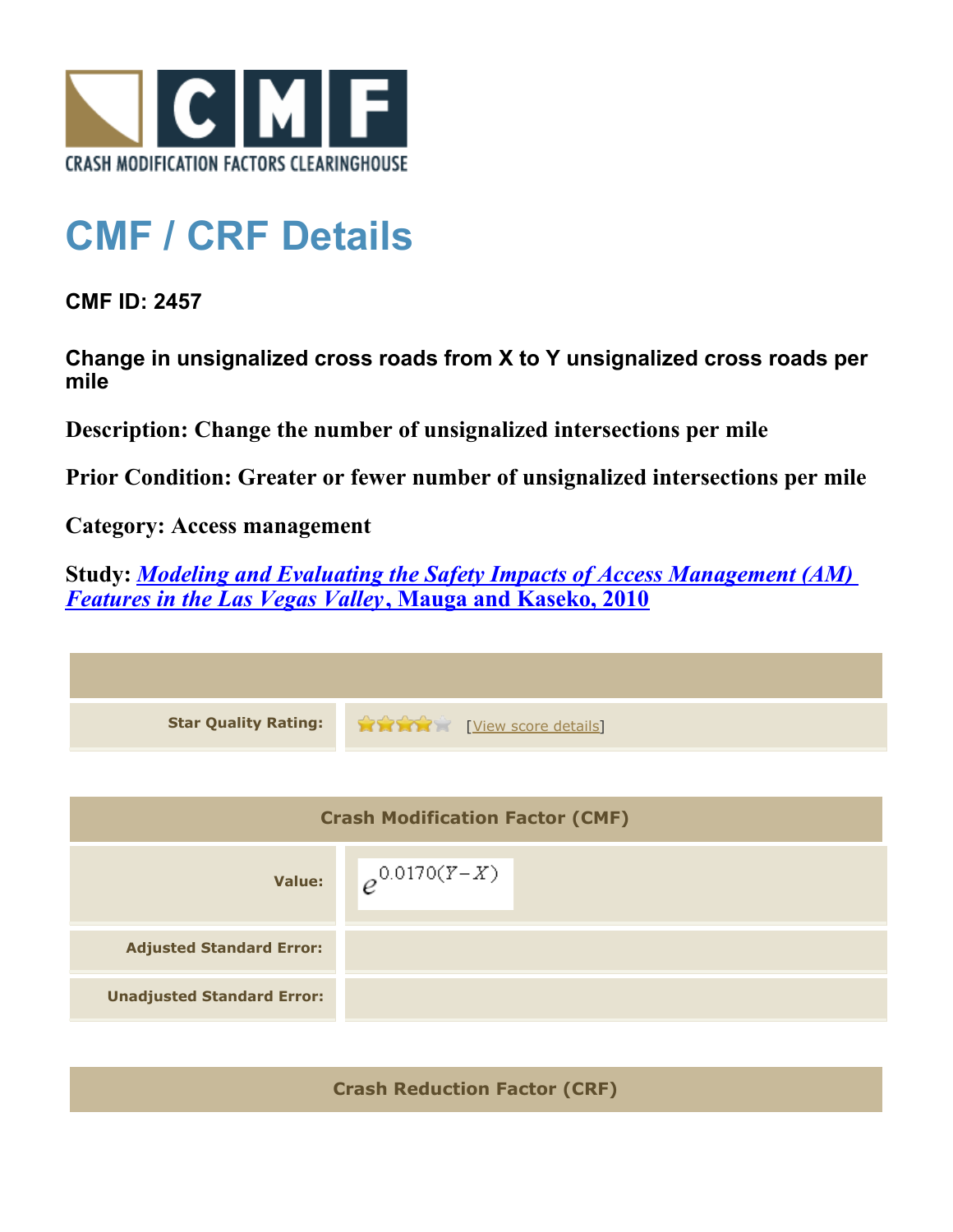| <b>Value:</b>                     | $\left(-100*(e^{0.0170(Y-X)}-1\right)$ |
|-----------------------------------|----------------------------------------|
| <b>Adjusted Standard Error:</b>   |                                        |
| <b>Unadjusted Standard Error:</b> |                                        |

| <b>Applicability</b>       |                   |  |  |  |
|----------------------------|-------------------|--|--|--|
| <b>Crash Type:</b>         | Sideswipe         |  |  |  |
| <b>Crash Severity:</b>     | All               |  |  |  |
| <b>Roadway Types:</b>      | All               |  |  |  |
| <b>Number of Lanes:</b>    |                   |  |  |  |
| <b>Road Division Type:</b> | Divided by Median |  |  |  |
| <b>Speed Limit:</b>        | $30 - 45$         |  |  |  |
| <b>Area Type:</b>          | Urban             |  |  |  |
| <b>Traffic Volume:</b>     | 29320 to 96080    |  |  |  |
| <b>Time of Day:</b>        | Not specified     |  |  |  |
|                            |                   |  |  |  |

## *If countermeasure is intersection-based*

| <b>Intersection Type:</b>         |  |  |  |
|-----------------------------------|--|--|--|
| <b>Intersection Geometry:</b>     |  |  |  |
| <b>Traffic Control:</b>           |  |  |  |
| <b>Major Road Traffic Volume:</b> |  |  |  |
| <b>Minor Road Traffic Volume:</b> |  |  |  |

## **Development Details**